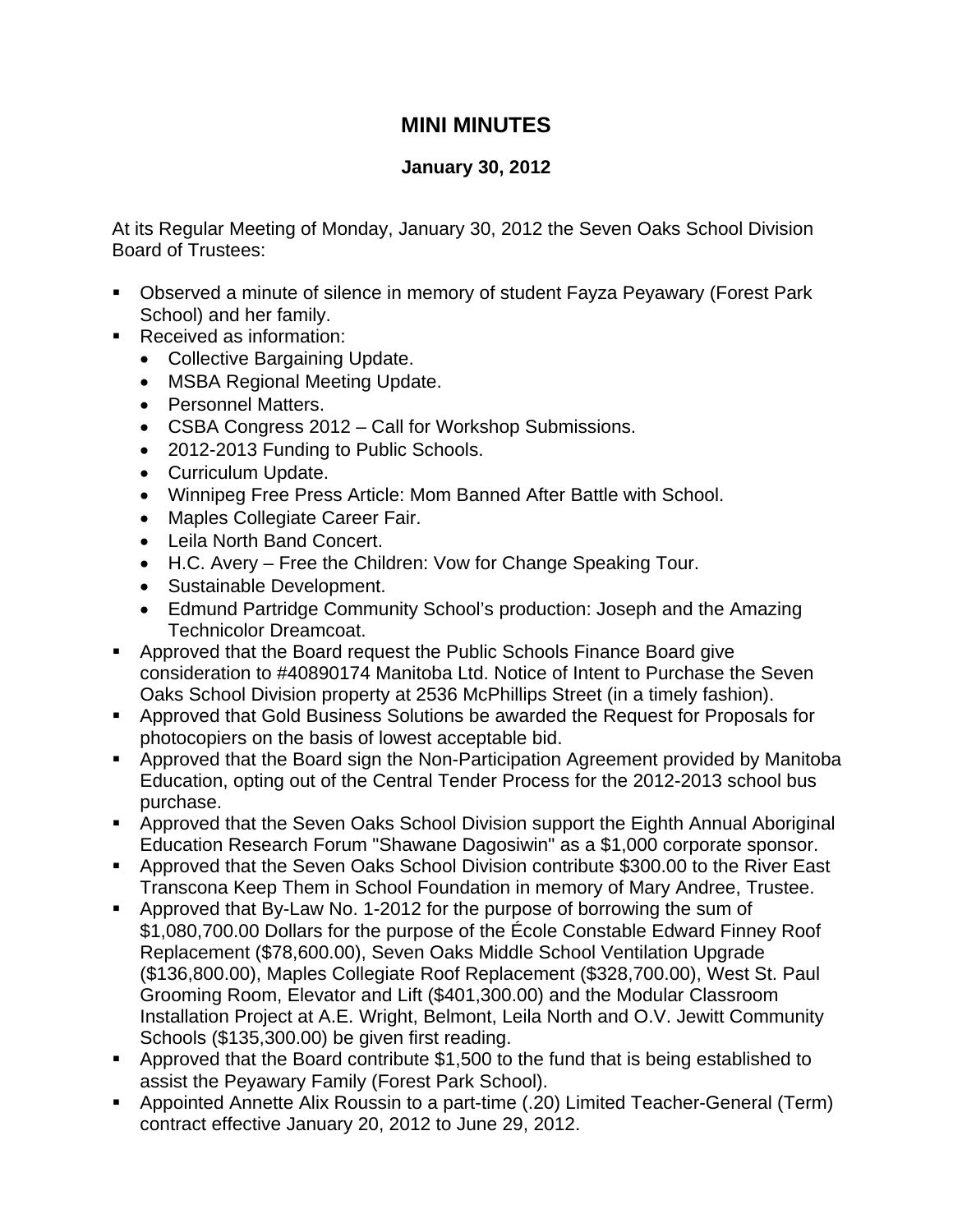- Appointed the following to full-time (1.00) Limited Teacher-General (Term) contracts: Steven Collier, effective February 6, 2012 to April 13, 2012; Yared Keleta, effective February 6, 2012 to June 29, 2012; Colin Machula, effective February 27, 2012 to May 4, 2012; Rachel McWilliam, effective January 18, 2012 (indefinite); Kementha Munsamy, effective January 16, 2012 (indefinite); Tabitha Noordman, effective January 26, 2012 to June 29, 2012; Becky Walter, effective January 23, 2012 to June 29, 2012.
- Received notice of intent to retire from Rhonda Youell, Ed Alexiuk, Joanne Johnson, Charlotte Livingston, Rosemary Martel, and Carol Stankey.
- Received notice of intent to resign from Stephanie Montour effective January 12, 2012 and Carrie Chick effective February 5, 2012.
- Appointed Pam Castro, Margaret Manning and Alberta Rusak to Substitute Teacher contracts effective the 2011-2012 school year.
- Granted Ralph Paulson a full-time (1.00) leave of absence without pay, effective February 21, 2012 to February 28, 2013.
- Appointed Russell Handford to the position of part-time (4 hours per day) Bus Driver, effective January 23, 2012 and Cory Clement to the position of full-time (8 hours per day) Custodian, effective January 23, 2012.
- Approved for payment:
	- Invoice No. 1123-06 for the Maples Roof Replacement (Phase 1) project in the amount of \$807.60 be paid to Affinity Firestop Consultants.
	- Invoice No. 1207-01 for the Maples Roof Replacement (Phase 1) project in the amount of \$3,986.20 be paid to Affinity Firestop Consultants.
	- Invoice No. 8144 for the Constable Edward Finney Roof Replacement project in the amount of \$1,559.25 be paid to Agassiz Consulting Group Ltd.
	- Invoice No. 8309 for the Maples Collegiate Roof Replacement (Phase 1) project in the amount of \$173.25 be paid to Agassiz Consulting Group Ltd.
	- Certificate of Payment No. 6 for the West St. Paul Elevator project in the amount of \$76,151.40 be paid to Gardon Construction Ltd.
	- 7-1/2% Statutory Holdback on Certificate of Payment No. 6 for the West St. Paul Elevator project in the amount of \$5,880.42 be paid to the SOSD/Gardon 438 West St. Paul Elevator account.
	- Invoice No. 705-11 for the Swinford Park Soccer Field Swinford Way project in the amount of \$3,733.88 be paid to Lombard North Group.
	- Certificate of Payment No. 6 for the Maples Roof Replacement (Phase 1) project in the amount of \$23,065.59 be paid to Oakwood Roofing & Sheet Metal.
	- 7-1/2% Statutory Holdback on Certificate of Payment No. 6 for the Maples Roof Replacement (Phase 1) project in the amount of \$1,781.13 be paid to the SOSD/Oakwood Roof-442 Maples Roof Phase 1 account.
- Correspondence received from:
	- MSBA President's Report January 2012.
	- MSBA School Board Member Conduct and Board Discipline.
	- MSBA Budget Presentation.
	- MSBA Trustee Indemnity Survey.
	- MSBA Labour Relations: CPI, Unemployment Rate, Regional Trends Update.
	- 2012 Women's Issues Symposium: March 8 10, 2012 Winnipeg. Living as an Ally: Individually and Collectively.